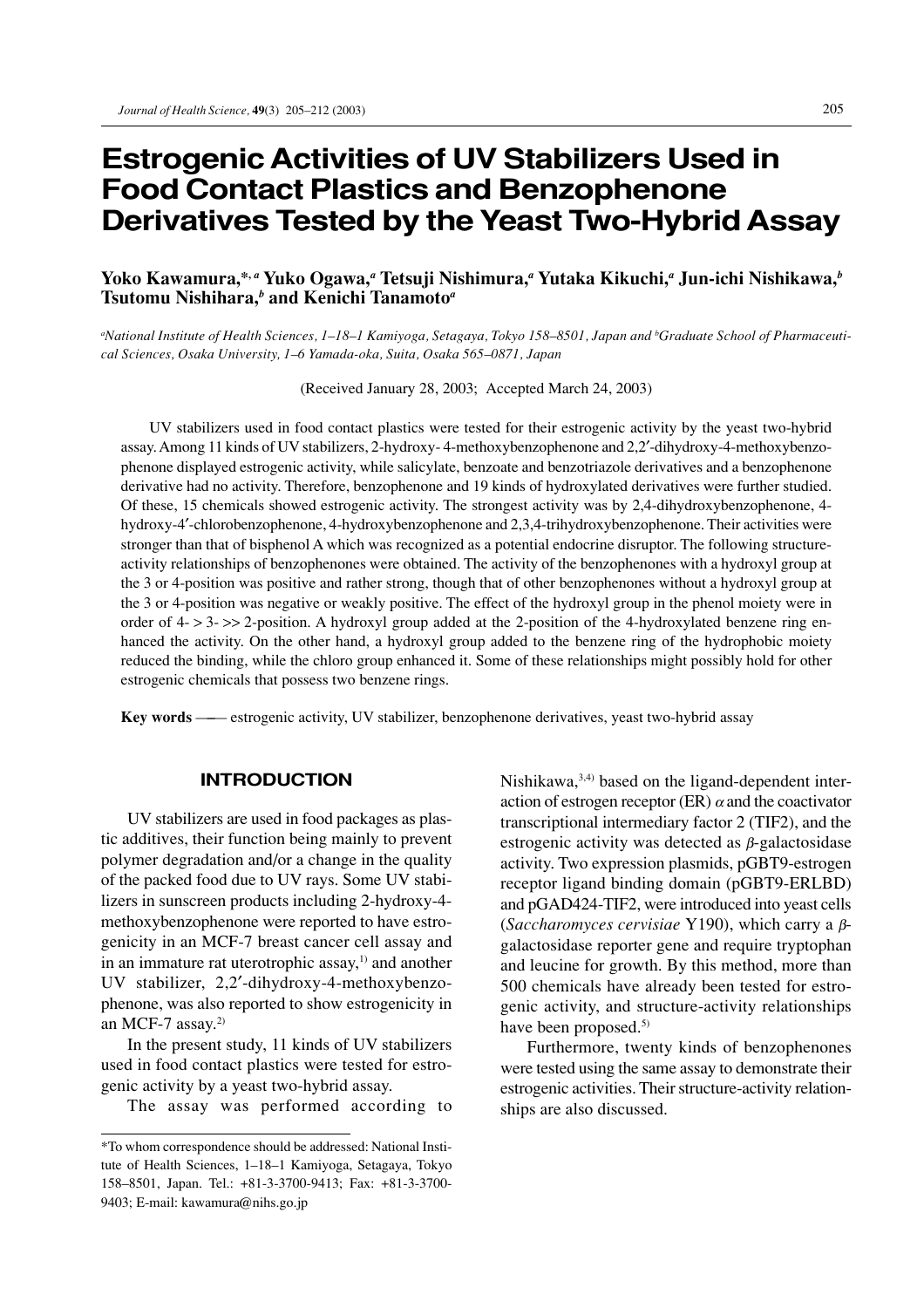| Class         | Chemical name                                                 | CAS No.        | Trade name                    | $REC_{10}$ (M)         |
|---------------|---------------------------------------------------------------|----------------|-------------------------------|------------------------|
| Benzophenone  | 2-Hydroxy-4-methoxybenzophenone                               | 131-57-7       | Cyasorb UV-9, Seesorb 101     | $6.6 \times 10^{-4}$   |
| Benzophenone  | 2,2'-Dihydroxy-4-methoxybenzophenone                          | $131 - 53 - 3$ | Cyasorb UV-24                 | $1.0 \times 10^{-3}$   |
| Benzophenone  | $2-Hydroxy-4-n-octyloxybenzophenone$                          | 1843-05-6      | Cyasorb UV-531, Seesorb 102   | $> 1.0 \times 10^{-3}$ |
| Salicylate    | 4- <i>tert</i> -Butylphenylsalicylate                         | $87 - 18 - 3$  | Sumisorb 90, Seesorb 202      | $> 1.0 \times 10^{-3}$ |
| Benzoate      | 2,4-Di-tert-butylphenyl-3,5-di-tert-butyl-4-                  | 4221-80-1      | Tinuvin 120                   | $> 1.0 \times 10^{-3}$ |
|               | hydroxybenzoate                                               |                |                               |                        |
| Benzotriazole | 2-(2'-Hydroxy-5'-methylphenyl) benzotriazole                  | 2440-22-4      | Tinuvin P, Seesorb 701, JF-77 | $> 1.0 \times 10^{-3}$ |
| Benzotriazole | $2-(2'$ -Hydroxy-3',5'-di-tert-amylphenyl)                    | 25973-55-1     | Tinuvin 328, Sumisorb 350     | $> 1.0 \times 10^{-4}$ |
|               | benzotriazole                                                 |                |                               |                        |
| Benzotriazole | 2-(2'-Hydroxy-3'-tert-butyl-5'-methylphenyl)-                 | 3896-11-5      | Tinuvin 326, Seesorb 703      | $> 1.0 \times 10^{-4}$ |
|               | 5-chlorobenzotriazole                                         |                |                               |                        |
| Benzotriazole | 2,5-Bis(5'-tert-butyl-2'-benzoxazolyl)thiophene               | 7128-64-5      | Uvitex OB                     | $> 1.0 \times 10^{-4}$ |
| Benzotriazole | $2-(2'$ -Hydroxy-3',5'-di- <i>tert</i> -butylphenyl)-         | 3864-99-1      | Tinuvin 327, Seesorb 702      | $> 1.0 \times 10^{-4}$ |
|               | 5-chlorobenzotriazole                                         |                |                               |                        |
| Benzotriazole | 2-[2'-Hydroxy-3',5'-bis( $\alpha$ , $\alpha$ -dimethylbenzyl) | 70321-86-7     | Tinuvin 234                   | $> 1.0 \times 10^{-4}$ |
|               | phenyl]-2H-benzotriazole                                      |                |                               |                        |

**Table 1.** Estrogenic Activities of UV Stabilizers Used in Food Contact Plastics Tested by Yeast Two-Hybrid Assay

### **MATERIALS AND METHODS**

**Reagents** ——  $17\beta$ -Estradiol (E<sub>2</sub>), and benzophenone were purchased from Wako Pure Chemical Industries, Ltd. (Osaka, Japan), 3-hydroxybenzophenone was purchased from Sigma-Aldrich Japan Co. (Tokyo, Japan), 3 kinds of UV stabilizers (CAS No. 4221-80-1, 25973-55-1, 70321-86-7) were obtained from the manufacturers, and the other UV stabilizers, benzophenone derivatives, and 4 nonylphenol were purchased from Tokyo Kasei Kogyo Co. (Tokyo, Japan). The UV stabilizers and benzophenones used in this study are shown in Tables 1 and 2, and the structures of the benzophenones are shown in Fig. 1. Zymolyase 20T was purchased from Seikagaku Co. (Tokyo, Japan), and used as the Z buffer [0.1 M sodium phosphate (pH 7.0), 10 mM KCl and 1 mM  $MgSO<sub>4</sub>$ ] solution.  $o$ -Nitrophenyl-β-D-galactoside (ONPG) was purchased from Sigma-Aldrich Japan Co. and dissolved in 0.1 M phosphate buffer pH 7.0.

**Preparation of Test Chemicals —— Test chemi**cals were dissolved in dimethylsulfoxide (DMSO) at  $10^{-1}$  to  $10^{-5}$  M (final concentrations:  $10^{-3}$  to  $10^{-7}$  M). When the chemical could not be dissolved at  $10^{-1}$  M, the concentration was changed to  $10^{-2}$  M (final concentration:  $10^{-4}$  M). The concentration of DMSO was  $1\%$  in the assay, which did not inhibit the yeast growth. Each experiment was accompanied by  $E_2$  as a positive control and DMSO as a negative control.

**Measurement of Estrogenic Activity by Yeast Two-Hybrid Assay** —— The cells were preincubated overnight at 30°C with vigorous shaking in a synthetic dropout (SD) medium free from tryptophan and leucine. The culture was diluted with 4 volumes of fresh SD medium (finally  $250 \mu l$ ) in a small test tube, a test chemical solution  $(2.5 \mu l)$  was added and the mixture was incubated for 4 hr at 30°C.

After incubation,  $150 \mu l$  of the culture solution was placed into each of the 96 wells of a microplate and the absorbancy measured at 595 nm. The rest of the culture was centrifuged at 10000 rpm for 7 min, and the supernatant was removed. The cells were digested enzymatically by incubation with 1 mg/ml of Zymolyase 20T (200  $\mu$ l) at 30°C for 15 min. The cell lysate was mixed with 4 mg/ml of ONPG  $(40 \mu l)$ and incubated at 30°C for 30 min exactly. The reaction was stopped by the addition of 1 M  $\text{Na}_2\text{CO}_3$ (100  $\mu$ l). After centrifugation at 10000 rpm for 5 min, the supernatant (150  $\mu$ l) was placed into each well of a microplate. The absorbances at 420 and 570 nm were read on a microplate reader. β-Galactosidase activity was calculated with the following equation:  $U = 1000 \times ([OD_{420}] - [1.75 \times OD_{570}]) / ([t] \times [v] \times [OD_{595}])$ where  $t =$  time of reaction (min),  $v =$  volume of culture used in the assay (ml),  $OD<sub>595</sub> = cell density at$ the start of the assay,  $OD_{420} =$  absorbance by *o*nitrophenol at the end of the reaction, and  $OD_{570} =$ light scattering at the end of the reaction.  $β$ -Galactosidase activity was expressed as the means and standard deviations of the results from three independent test tubes.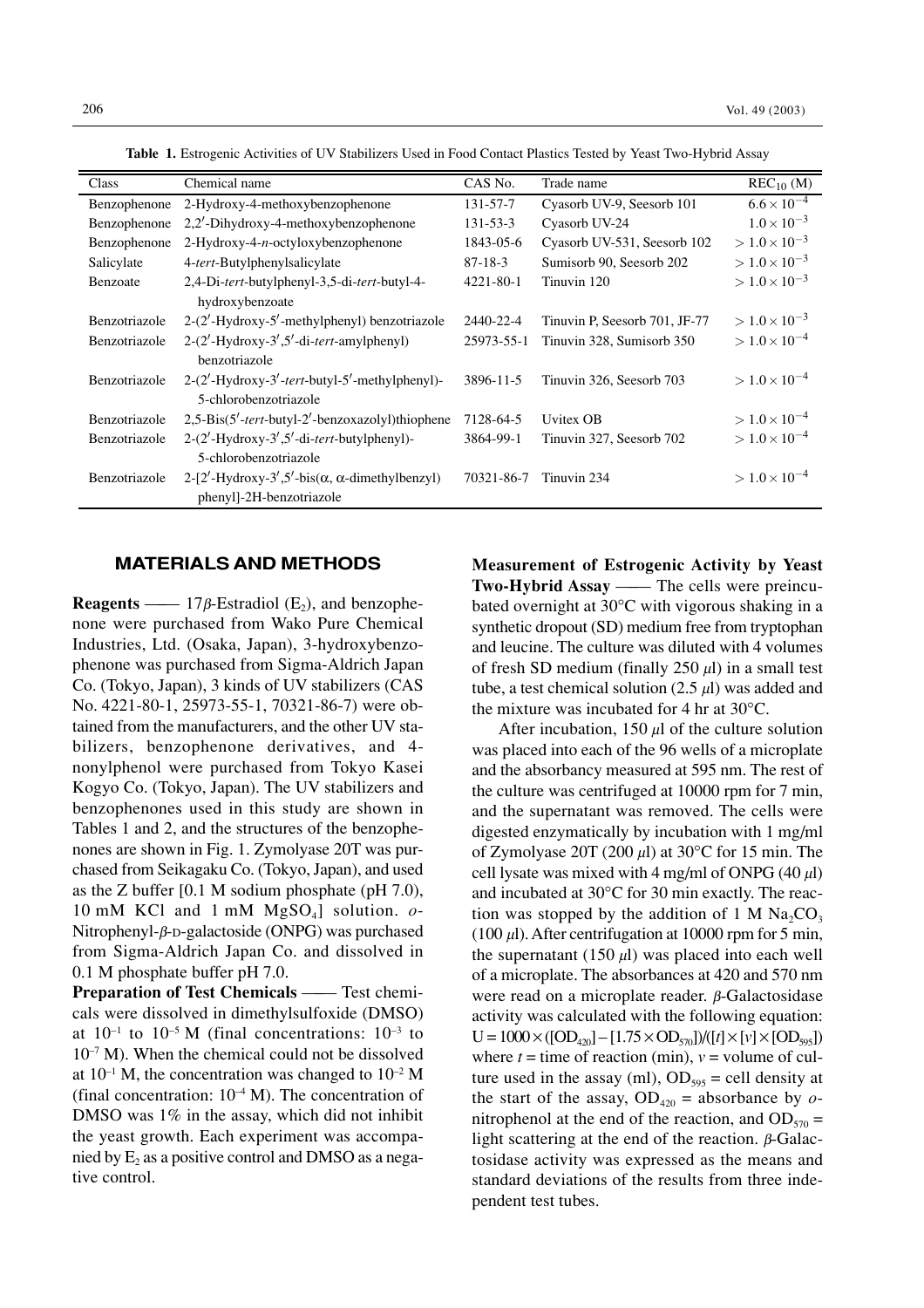| No.            | Chemical name                                   | CAS No.        | $REC_{10}$ (M)         |
|----------------|-------------------------------------------------|----------------|------------------------|
| $E_2$          | $17\beta$ -Estradiol                            | $87 - 18 - 3$  | $3.4 \times 10^{-10}$  |
| <b>BPA</b>     | Bisphenol A                                     | $50 - 28 - 2$  | $1.1 \times 10^{-5}$   |
| NP             | 4-Nonylphenol                                   | $80 - 05 - 7$  | $4.6 \times 10^{-7}$   |
| $\mathbf{1}$   | Benzophenone                                    | 119-61-9       | $> 1.0 \times 10^{-3}$ |
| $\mathbf{2}$   | 2-Hydroxybenzophenone                           | 117-99-7       | $6.2\times10^{-4}$     |
| 3              | 3-Hydroxybenzophenone                           | 13020-57-0     | $1.0\times10^{-5}$     |
| $\overline{4}$ | 4-Hydroxybenzophenone                           | 1137-42-4      | $4.5 \times 10^{-6}$   |
| 5              | 2,2'-Dihydroxybenzophenone                      | $835 - 11 - 0$ | $>1.0\times10^{-3}$    |
| 6              | 2,4-Dihydroxybenzophenone                       | 131-56-6       | $1.8 \times 10^{-6}$   |
| 7              | 4,4'-Dihydroxybenzophenone                      | 611-99-4       | $3.8\times10^{-5}$     |
| $\,$ 8 $\,$    | 2,3,4-Trihydroxybenzophenone                    | 1143-72-2      | $9.0\times10^{-6}$     |
| 9              | 2,4,4'-Trihydroxybenzophenone                   | 1470-79-7      | $1.8 \times 10^{-5}$   |
| 10             | 2,2',4,4'-Tetrahydroxybenzophenone              | $131 - 55 - 5$ | $1.4 \times 10^{-5}$   |
| 11             | 2,3,4,4'-Tetrahydroxybenzophenone               | 31127-54-5     | $3.6\times10^{-5}$     |
| 12             | 2,3',4,4'-Tetrahydroxybenzophenone              | 61445-50-9     | $2.4 \times 10^{-4}$   |
| 13             | 2-Hydroxy-4-methoxybenzophenone                 | 131-57-7       | $6.6 \times 10^{-4}$   |
| 14             | 2,2'-Dihydroxy-4-methoxybenzophenone            | $131 - 53 - 3$ | $1.0\times10^{-3}$     |
| 15             | 2,2'-Dihydroxy-4,4'-dimethoxybenzophenone       | 131-54-4       | $>1.0\times10^{-3}$    |
| 16             | 4-Hydroxy-2',4'-dimethoxybenzophenone           | 41351-30-8     | $4.0\times10^{-5}$     |
| 17             | 2-Hydroxy-4-methoxybenzophenone-5-sulfonic acid | 4065-45-6      | $>1.0\times10^{-3}$    |
| 18             | 2-Hydroxy-4-n-octyloxybenzophenone              | 1843-05-6      | $>1.0\times10^{-3}$    |
| 19             | 2-Hydroxy-5-methylbenzophenone                  | 1470-57-1      | $1.3\times10^{-4}$     |
| 20             | 4-Hydroxy-4'-chlorobenzophenone                 | 42019-78-3     | $2.2 \times 10^{-6}$   |

**Table 2.** Estrogenic Activities of Benzophenones and Other Chemicals Tested by Yeast Two-Hybrid Assay

The results were evaluated based on relative activity, expressed as 10% relative effective concentration ( $REC_{10}$ ), which is the concentration of the test chemical showing 10% of the agonist activity of  $10^{-6}$  M E<sub>2</sub>, the highest activity level of E<sub>2</sub>. When the activity of the test chemical was higher than the  $REC<sub>10</sub>$  within the concentration tested, the chemical was judged to be positive. When it was judged to be negative, more than the highest dose tested was indicated.

## **RESULTS**

#### **Estrogenic Activity of UV Stabilizers**

Eleven kinds of UV stabilizers used in food contact plastics in Japan were tested for estrogenic activity in the yeast two-hybrid assay (Table 1). Two chemicals, 2-hydroxy-4-methoxybenzophenone and 2,2′-dihydroxy-4-methoxybenzophenone showed such activity, and their REC<sub>10</sub> values were  $6.6 \times 10^{-4}$ and  $1.0 \times 10^{-3}$  M, respectively. The estrogenicity of 2-hydroxy-4-methoxybenzophenone agreed with that of the MCF-7 cell assay and the uterotrophic assay by Schlumpf, $1)$  and that of 2,2'-dihydroxy-4methoxybenzophenone agreed with that of the MCF-7 cell assay by Nakagawa.2) These two benzophenones, however, did not show estrogenicity in an ER competitive binding assay. $2,6$ )

The other UV stabilizers, namely one salicylate, one benzoate and one benzophenone derivative, and six benzotriazole derivatives, had no estrogenic activity.

#### **Estrogenic Activity of Benzophenone Derivatives**

Many hydroxylated benzophenones are popular as UV stabilizers not only for food contact plastics but also general purpose plastics, sunscreens and cosmetics. Moreover, some of them, *e.g*. 4-hydroxybenzophenone and 2,4-dihydroxy benzophenone, are also produced inside the body as metabolic products of benzophenone and its derivatives. $2,7-10$  However, their estrogenic activities and structure-activity relationships were not clear.

Therefore, benzophenone and 16 of its hydroxylated derivatives were further tested for estrogenic activity using the yeast two-hybrid assay. The results are shown in Table 2 and dose–response curves are shown in Figs. 2–7, including those for the three kinds of benzophenones described above as UV sta-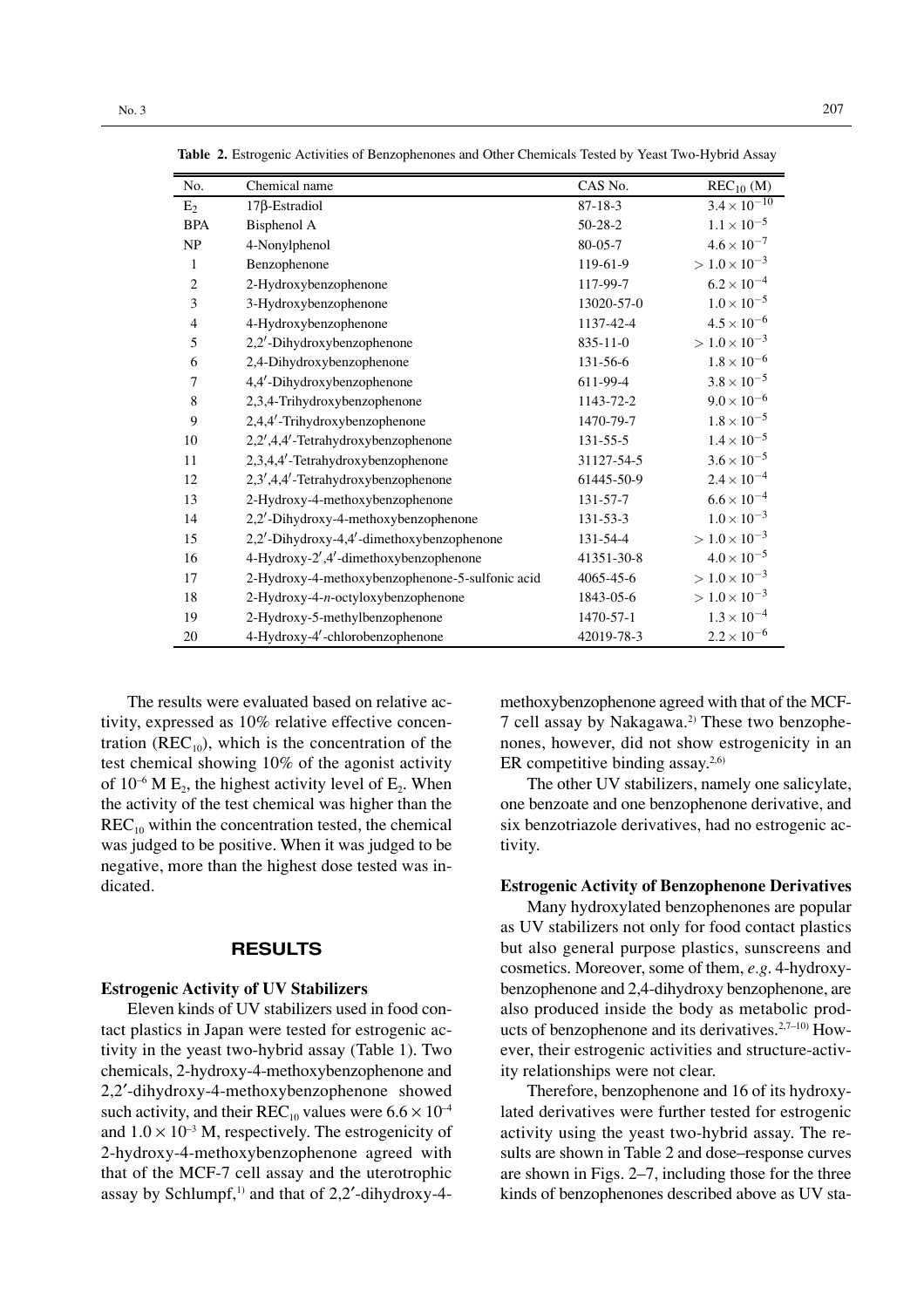

**Fig. 1.** Structures of Benzophenone and Hydroxylated Derivatives

Each number in parentheses shows the same compound as in Table 2 and 3.

## bilizers.

The  $REC_{10}$  values of 4-nonylphenol and bisphenol A obtained in this study were consistent with those in previous reports using the same assay method. $3-5$ )

Benzophenone (No. 1) was found to have low estrogenicity below the  $REC_{10}$ , it was then judged to be negative. However, all the mono-hydroxylated benzophenones were shown to have estrogenic activity (Fig. 3). Based on their  $REC_{10}$  values, they ranked in the order 4-hydroxybenzophenone (No. 4,  $4.5 \times 10^{-6}$  M) > 3-hydroxybenzophenone (No. 3,  $1.0 \times 10^{-5}$  M) >> 2-hydroxybenzophenone (No. 2,  $6.2 \times 10^{-4}$  M), and this tendency agreed with the results of the recombinant yeast assay by Schultz.<sup>11)</sup>

Regarding the di-hydroxylated benzophenones, the activity of 2,4-dihydroxy- benzophenone (No. 6) was the strongest among the benzophenone derivatives we tested, although 2,2′-dihydroxybenzophenone (No. 5) exhibited no activity (Fig. 4). The  $REC_{10}$  values were in the order of 2,4-dihydroxybenzophenone  $(1.8 \times 10^{-6} \text{ M}) > 4.4'$ -dihydroxybenzophenone (No. 7,  $3.8 \times 10^{-5}$  M) >> 2,2'-dihydroxy-



**Fig. 2.** Dose–Response Curves of Estrogenic Activity of 17β-Estradiol ( $\bullet$ ), 4-Nonylphenol ( $\square$ ) and Bisphenol A ( $\blacktriangle$ ) Each point is the mean  $\pm$  S.D. ( $n = 3$ ). The dotted line shows 10% activity of 10–6 M 17β-estradiol.



**Fig. 3.** Dose–Response Curves of Estrogenic Activity of Benzopheone and Mono-Hydroxylated Benzophenones Each point is the mean  $\pm$  S.D. ( $n = 3$ ). The dotted line shows 10% activity of  $10^{-6}$  M 17β-Estradiol. benzophenone ( $\circ$ ), 2-hydroxybenzophenone ( $\blacklozenge$ ), 3-hydroxybenzophenone ( $\blacksquare$ ), 4-hydroxybenzophenone  $(\wedge)$ .

benzophenone ( $> 1.0 \times 10^{-3}$  M).

The activities of 2,3,4- and 2,4,4'-trihydroxybenzophenone (No. 8, 9) were rather strong (Fig. 4), and their  $REC_{10}$  values  $(9.0 \times 10^{-6}$  and  $1.8 \times 10^{-5}$  M) were between that of 2,4-dihydroxybenzophenone and 4,4′-dihydroxybenzophenone.

The activities of  $2,2',4,4'$ - and  $2,3,4,4'$ -tetrahydroxybenzophenone (No. 10, 11) were rather strong, though that of 2,3′,4,4′-tetrahydroxybenzophenone (No. 12) was weak (Fig. 5). Their  $REC_{10}$ values were  $1.4 \times 10^{-5}$ ,  $3.6 \times 10^{-5}$  and  $2.4 \times 10^{-4}$  M, respectively.

Regarding both hydroxylated and methoxylated benzophenones, the activity of 4-hydroxy-2′,4′-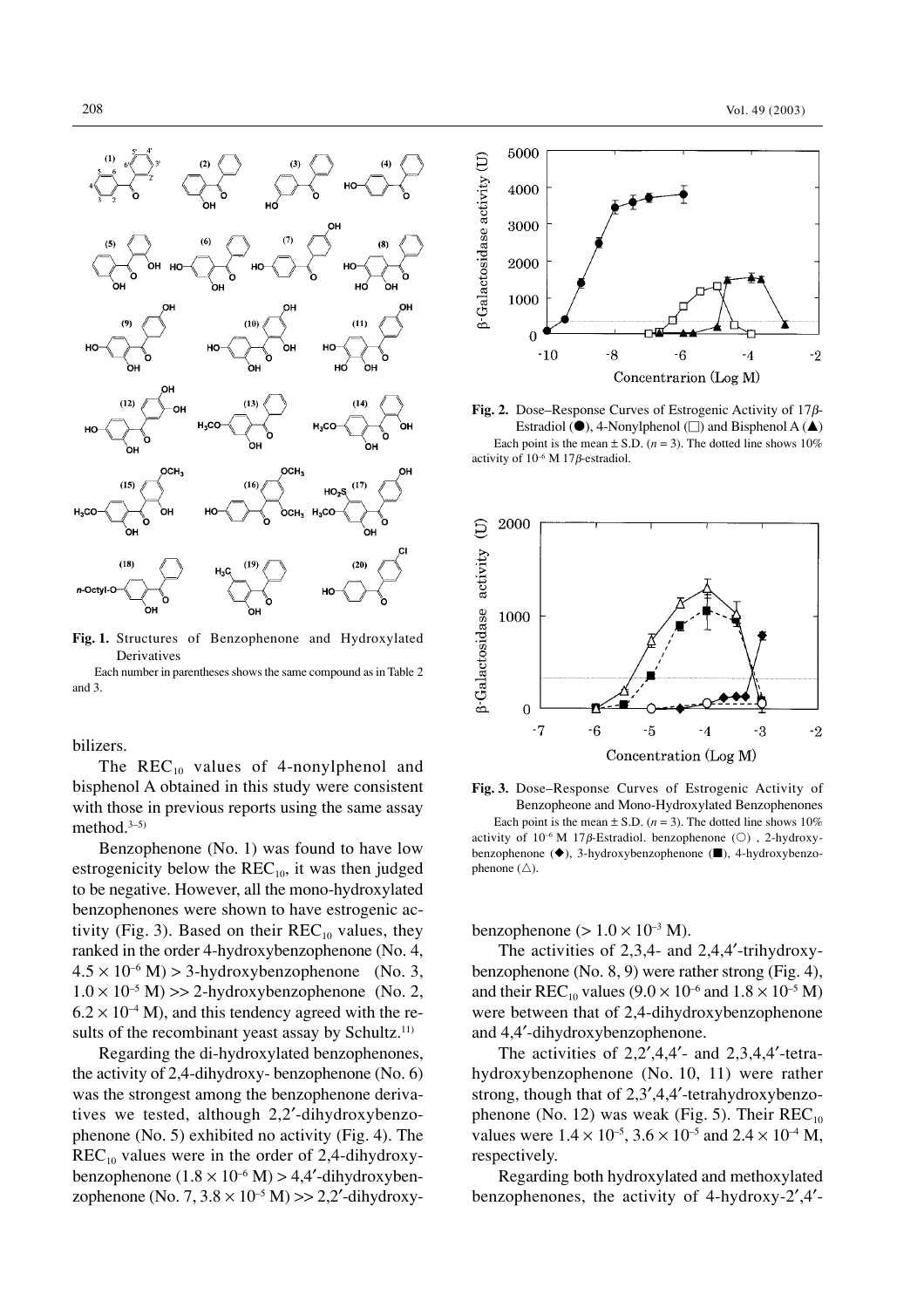

**Fig. 4.** Dose–Response Curves of Estrogenic Activity of Diand Tri-Hydroxylated Benzophenones

Each point is the mean  $\pm$  S.D. (*n* = 3). The dotted line shows 10% activity of  $10^{-6}$  M 17*B*-estradiol. 2,2'-dihydroxybenzophenone ( $\triangle$ ), 2,4dihydroxybenzophenone  $(\bullet)$ , 4,4'-dihydroxybenzopenone  $(\square)$ , 2,3,4trihydroxybenzophenone  $(\blacklozenge)$ , 2,4,4-trihydroxybenzophenone  $(\times)$ .



**Fig. 5.** Dose–Response Curves of Estrogenic Activity of Tetra-Hydroxylated Benzophenones

Each point is the mean  $\pm$  S.D. ( $n = 3$ ). The doted line shows 10% activity of  $10^{-6}$  M 17 $\beta$ -estradiol. 2,2',4,4'-tetrahydroxybenzophenone  $(•)$ , 2,3,4,4'-tetrahydroxybenzophenone  $(x)$ , 2,3',4,4'-tetrahydroxybenzophenone  $(\diamondsuit)$ .

dimethoxybenzophenone (No. 16) was rather strong  $(4.0 \times 10^{-5} \text{ M})$ , but the others which did not possess a hydroxyl group at the 4-position had weak or negative activity (Fig. 6).

The activities of 2-hydroxy-4-methoxybeozophenone-5-sulfonic acid and 2-hydroxy-4-*n*-octyloxybenzophenone (No. 17, 18) were not determined, and 2-hydroxy-5-methylbenzophenone (No. 19) had weak activity. However, the activity of 4-hydroxy-4'-chlorobenzophenone (No. 20,  $2.2 \times 10^{-6}$  M) was as strong as that of 2,4-dihydroxybeozophenone (Fig. 7).



**Fig. 6.** Dose–Response Curves of Estrogenic Activity of Hydroxylated and Methoxylated Benzophenones

Each point is the mean  $\pm$  S.D. ( $n = 3$ ). The dotted line shows 10% activity of 10–6 M 17β-estradiol. 2-hydroxy-4-methoxybenzophenone  $(x)$ , 2,2'-dihydroxy-4-methoxybenzophenone  $(\triangle)$ , 2,2'-dihydroxy-4,4'dimethoxybenzophenone (●), 4-hydroxy-2',4'-dimethoxybenzophenone  $($ 



**Fig. 7.** Dose–Response Curves of Estrogenic Activity of the Other Hydroxylated Benzophenones

Each point is the mean  $\pm$  S.D. ( $n = 3$ ). The dotted line shows 10% activity of 10–6 M 17β-estradiol. 2-hydroxy-4-methoxybenzophenone-5-sulfonic acid ( $\square$ ), 2-hydroxy-4-*n*-octyloxybenzophenone ( $\blacklozenge$ ), 2-hydroxy-5-methylbenzophenone (▲), 4-hydroxy-4'-chlorobenzophenone  $($  $\bigcirc$ ).

## **DISCUSSION**

As shown in Table 3, 13 benzophenones were already reported to be estrogenic using other assay methods.1,2,6,9–11) Comparing the present results to those, findings 8 relatively strong compounds for which REC<sub>10</sub> values were under  $10^{-4}$  M (No. 3, 4, 6–10, 20), and two negative compounds (No. 1, 5) were the same as in all the previous papers regarding positive or negative activity. Only three weakly positive compounds whose  $REC_{10}$  values were over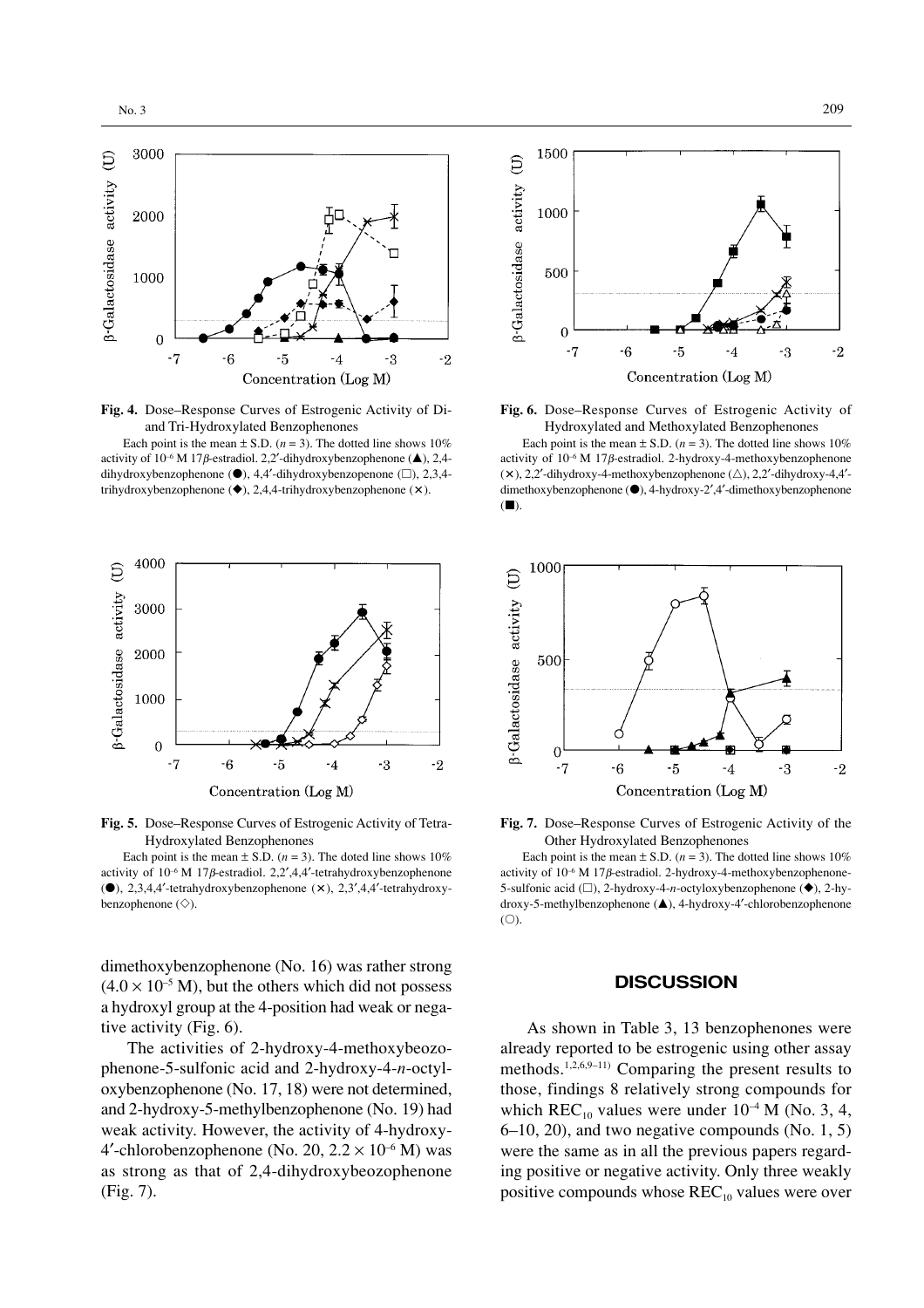| No. Compound                   |                              | Previous investigation<br>Present investigation |                                                        |                           |                                    |                           |                            |                               |                         |
|--------------------------------|------------------------------|-------------------------------------------------|--------------------------------------------------------|---------------------------|------------------------------------|---------------------------|----------------------------|-------------------------------|-------------------------|
|                                |                              | Yeast two-                                      | MCF-7 cell assay                                       |                           |                                    | Competitive binding assay | Recombinant                |                               | Uterotropic assay       |
|                                |                              | hybrid assay                                    |                                                        |                           |                                    |                           | yeast assay <sup>11)</sup> |                               |                         |
|                                |                              | $REC_{10}$                                      | $EC_{50}$ <sup>1)</sup>                                | positive <sup>2, 9)</sup> | $IC_{50}^{2,10}$                   | $IC_{50}^{6)}$            | $EC_{50}$                  | ED <sub>50</sub> <sup>1</sup> | positive <sup>10)</sup> |
|                                |                              | (M)                                             | (M)                                                    | (M)                       | (M)                                | (M)                       | (M)                        | (mg/kg/day) (mg/kg/day)       |                         |
|                                | 1 Benzophenone               | $> 1.0 \times 10^{-3}$                          |                                                        |                           | $> 10^{-4}$ > 5 × 10 <sup>-4</sup> |                           | Nonactive                  |                               | >400                    |
|                                | 2 2-Hydroxy                  | $6.2 \times 10^{-4}$                            |                                                        |                           |                                    |                           | Nonactive                  |                               |                         |
|                                | 3-Hydroxy                    | $1.0 \times 10^{-5}$                            |                                                        |                           |                                    |                           | $2.57 \times 10^{-6}$      |                               |                         |
|                                | 4 4-Hydroxy                  | $4.5 \times 10^{-6}$                            |                                                        | $10^{-5}$                 | $5 \times 10^{-5}$                 |                           | $1.12 \times 10^{-6}$      |                               | 100                     |
| 5                              | $2,2'$ -Dihydroxy            | $>1.0\times10^{-3}$                             |                                                        |                           |                                    | $> 1.00 \times 10^{-4}$   | Nonactive                  |                               |                         |
|                                | 2,4-Dihydroxy                | $1.8 \times 10^{-6}$                            |                                                        | $10^{-8}$                 | $5\times10^{-5}$                   | $3.65 \times 10^{-5}$     |                            |                               |                         |
|                                | 4,4'-Dihydroxy               | $3.8\times10^{-5}$                              |                                                        |                           |                                    | $2.60 \times 10^{-5}$     | $2.53 \times 10^{-6}$      |                               |                         |
|                                | 8 2,3,4-Trihydroxy           | $9.0 \times 10^{-6}$                            |                                                        | $10^{-7}$                 | $5 \times 10^{-4}$                 |                           | $5.08\times10^{-6}$        |                               |                         |
|                                | 9 $2.4.4'$ -Trihydroxy       | $1.8 \times 10^{-5}$                            |                                                        |                           |                                    |                           | $5.64 \times 10^{-7}$      |                               |                         |
| 10                             | $2,2',4,4'$ -Tetrahydroxy    | $1.4 \times 10^{-5}$                            |                                                        |                           |                                    |                           | $7.92 \times 10^{-7}$      |                               |                         |
| 11                             | 2,3,4,4'-Tetrahydroxy        | $3.6 \times 10^{-5}$                            |                                                        |                           |                                    |                           |                            |                               |                         |
|                                | 12 $2,3',4,4'$ -Tetrahydroxy | $2.4 \times 10^{-4}$                            |                                                        |                           |                                    |                           |                            |                               |                         |
| 13                             | 2-Hydroxy-4-methoxy          | $6.6 \times 10^{-4}$                            | $3.73 \times 10^{-6}$ > $10^{-5}$ > $1 \times 10^{-4}$ |                           |                                    | $> 1.00 \times 10^{-4}$   |                            | 1000-1500                     |                         |
|                                | 14 2,2'-Hydroxy-4-           | $1.0 \times 10^{-3}$                            |                                                        |                           | $10^{-7}$ > $1 \times 10^{-4}$     | $> 1.00 \times 10^{-4}$   |                            |                               |                         |
|                                | methoxy                      |                                                 |                                                        |                           |                                    |                           |                            |                               |                         |
|                                | 15 2,2'-Hydroxy-4,4'-        | $> 1.0 \times 10^{-3}$                          |                                                        |                           |                                    |                           |                            |                               |                         |
|                                | methoxy                      |                                                 |                                                        |                           |                                    |                           |                            |                               |                         |
|                                | 16 4-Hydroxy- $2', 4'$ -     | $4.0 \times 10^{-5}$                            |                                                        |                           |                                    |                           |                            |                               |                         |
|                                | methoxy                      |                                                 |                                                        |                           |                                    |                           |                            |                               |                         |
| 17                             | 2-Hydroxy-4-methoxy-         | $> 1.0 \times 10^{-3}$                          |                                                        |                           |                                    |                           |                            |                               |                         |
|                                | 5-sulfonic acid              |                                                 |                                                        |                           |                                    |                           |                            |                               |                         |
| 18                             | 2-Hydroxy-4-n-octyloxy       | $> 1.0 \times 10^{-3}$                          |                                                        |                           |                                    |                           |                            |                               |                         |
| 19                             | 2-Hydroxy-5-methyl           | $1.3 \times 10^{-4}$                            |                                                        |                           |                                    |                           |                            |                               |                         |
|                                | 20 4-Hydroxy-4'-chloro       | $2.2 \times 10^{-6}$                            |                                                        |                           |                                    |                           | $2.88\times10^{-7}$        |                               |                         |
| $1, 2, 6, 9-11$ : Refernce No. |                              |                                                 |                                                        |                           |                                    |                           |                            |                               |                         |

**Table 3.** Comparison of Estrogenic Activities of Benzophenones with Present and Previous Investigations

 $10^{-4}$  M (No. 2, 13, 14), were found to be negative in some reports mainly by the competitive binding assay. These discrepancies seemed to be due to differ-

ences in sensitivity of methods. Thus, the present results were very consistent with previous results, though the strength of activity showed some variation.

The present study is the first report on the estrogenicities of 9 kinds of UV stabilizers and 7 kinds of hydroxylated benzophenones (No. 11, 12, 15–19). Among them, 4 kinds of benzophenones (No. 11, 12, 16, 19) were positive for estrogenic activity.

To predict estrogenic potency based on molecular structure, rules have been proposed and one was applied to benzophenone derivatives. $11)$  The predictions, however, did not fit our results well, especially regarding compounds hydroxylated only at the 2 position and symmetrical compounds.

A common structure for estrogenic compounds tested by the yeast two-hybrid assay was proposed by Nishihara<sup>5)</sup> that most positive compounds have a phenol ring with a moiety of appropriate hydrophobicity at the *p*-position. The present results were a very good match with this rule. All of the 4-hydroxylated benzophenones (No. 4, 6–12, 16, 20), which had a phenol ring, and also had a benzoyl group as a hydrophobic moiety at the *p*-position, had rather strong activity. However, benzophenones without a hydroxyl group at the 4-position were negative (No. 1, 5, 15, 17, 18) or weakly positive (No. 2, 13, 14, 19). One exception was 3-hydroxybenzophenone which had no hydroxyl group at the 4-position, though its activity was rather strong. It was presumed that the two benzene rings of benzophenone were not fixed; therefore, the 3-hydroxyl group could bind the receptor to nearly the same degree as the 4-hydroxyl group. The hydroxyl group of the phenol moiety affects estrogenic activity in the order of the  $4$ -position  $> 3$ -position  $>> 2$ -position of benzophenone.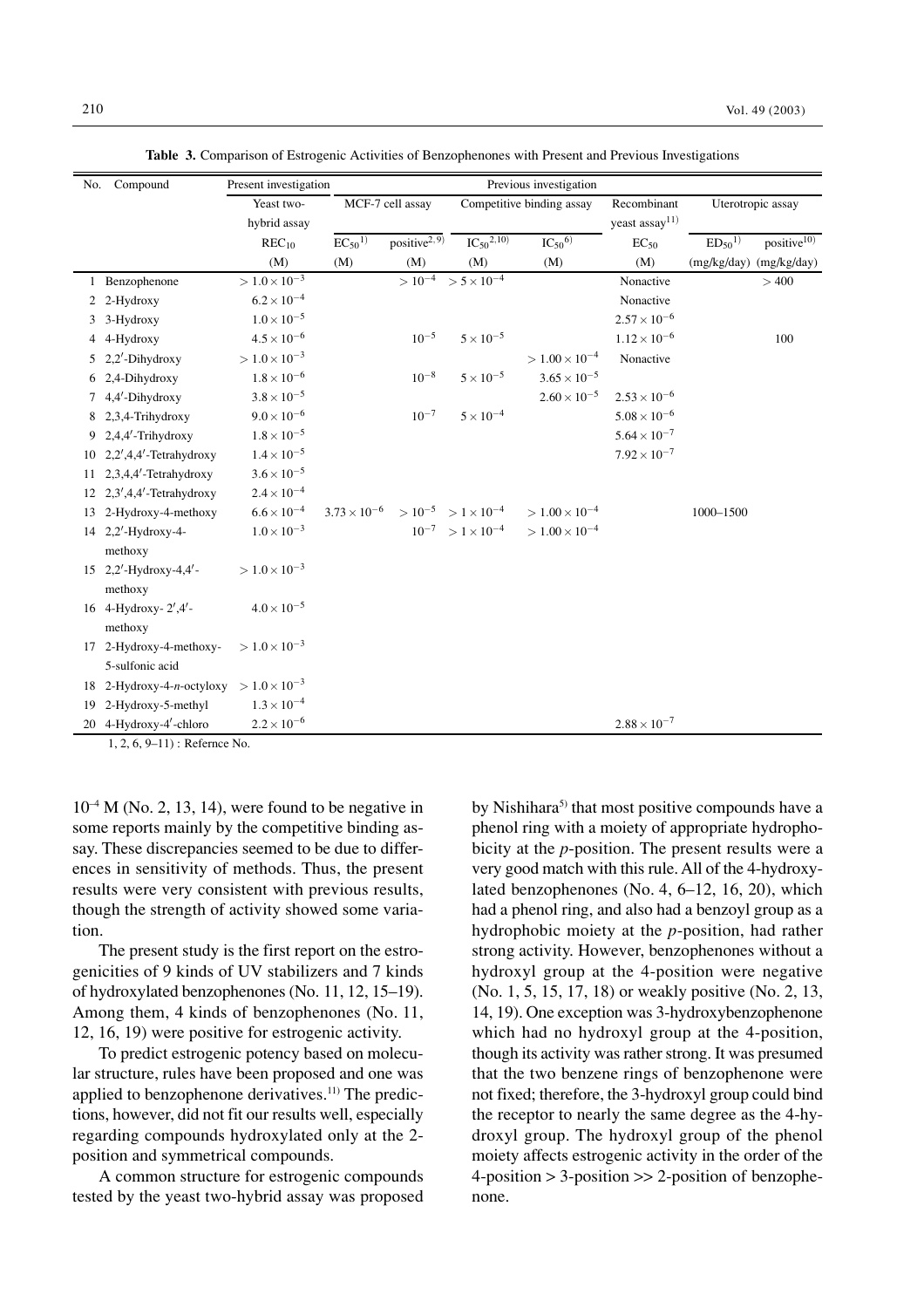Furthermore, when one more hydroxyl group at the 2-position was added to 4-hydroxylated benzophenones, the activity was enhanced such that No. 4 ( $REC_{10}$ :  $4.5 \times 10^{-6}$  M) < No. 6 ( $1.8 \times 10^{-6}$  M), and No. 7  $(3.8 \times 10^{-5} \text{ M}) <$  No. 9  $(1.8 \times 10^{-5} \text{ M})$ . It was presumed that the 2-hydroxyl group interacted with the carbonyl group; the benzophenone structure then became fixed and the length of the hydrophobic moiety fitted the receptor. A hydroxyl group at the 3-position added to 4-hydroxylated benzophenones, however, might reduce the activity slightly such that No.  $6 (1.8 \times 10^{-6} \text{ M})$  > No.  $8 (9.0 \times 10^{-6} \text{ M})$ and No. 9 ( $1.8 \times 10^{-5}$  M) > No. 11 ( $3.6 \times 10^{-5}$  M).

On the other hand, when a hydroxyl group was added to the benzoyl moiety, the estrogenic activity was reduced drastically, with No. 2 ( $6.2 \times 10^{-4}$  M)  $>$  No. 5 (nonactive), No. 4 (4.5  $\times$  10<sup>-6</sup> M)  $>$  No. 7  $(3.8 \times 10^{-5} \text{ M})$ , No. 6  $(1.8 \times 10^{-6} \text{ M})$  > No. 9  $(1.8 \times 10^{-5} \text{ M})$  > No. 12  $(2.4 \times 10^{-4} \text{ M})$ , No. 8  $(9.0 \times 10^{-6} \text{ M})$  > No. 11  $(3.6 \times 10^{-5} \text{ M})$ , and No. 13  $(6.6 \times 10^{-4} \text{ M})$  > No. 14 (1.1  $\times$  10<sup>-3</sup> M). Commonly, estrogenic compounds possess two hydroxyl groups on opposite sides, *e.g.* estradiol, distylbesterol, bisphenol A, and both hydroxyl groups were presumed to contribute to the estrogenicity. However, our results indicated that the second hydroxyl group at the opposite ring would not only contribute to the estrogenicity but also reduce activity in the case of benzophenone derivatives.

One exception was No.  $9(1.8 \times 10^{-5} \text{ M}) <$  No. 10  $(1.4 \times 10^{-5} \text{ M})$ , and it was presumed that the 2'-hydroxyl group interacted with the carbonyl group the same as the 2-hydroxyl group described previously, and the benzophenone structure might be fixed. While a chloro group added to the benzoyl moiety enhanced the activity, such that No. 4  $(4.5 \times$  $10^{-6}$  M) < No. 20 (2.2 × 10<sup>-6</sup> M).

Regarding the methoxy group, the estrogenic activity was unchanged when it was added to phenol ring. While the activity might be reduced when the methoxy group was added to the benzoyl moiety, though examples were a few.

With these structure-activity relationships, the estrogenic activity of most of the benzophenones tested in the present study could be explained clearly. Moreover, it is presumed that some of these relationships have potential applications in other estrogenic chemicals which possess two benzene rings.

Fifteen hydroxylated benzophenones showed estrogenic activity, and four of them were more active than bisphenol A. The majority of these chemicals are used as UV stabilizers in plastics, sunscreens, cosmetics and others. They are also produced in the body as the metabolic products of benzophenone and its derivatives. Therefore, more investigations of hydroxylated benzophenones and their endocrine disrupting effects are needed.

**Acknowledgements** This work was supported in part by a Grant-in Aid for Scientific Research from the Ministry of Education, Science, Culture, Sports and Technology, Japan.

## **REFERENCES**

- 1) Schlumpf, M., Cotton, B., Conscience, M., Haller, V., Steinmann, B. and Lichtensteiger, W. (2001) In vitro and in vivo estrogenicity of UV screens. *Environ. Health Perspect*., **109**, 239–244.
- 2) Nakagawa, Y. and Suzuki, T. (2000) Metabolism of 2-hydroxy-4-methoxybenzophenone in isolated rat hepatocytes and xenoestrogenic effects of its metabolites on MCF-7 human breast cancer cells. *Chem.-Biol. Interact*., **156**, 27–36.
- 3) Nishikawa, J., Goto, J., Saito, K., Matsuo, M. and Nishihara, T. (1998) Use of yeast two hybrid system to analyze environmental estrogen. *Jpn. J. Toxicol. Environ. Health*, **44**, P-32.
- 4) Nishikawa, J., Saito, K., Goto, J., Dakeyama, F., Matsuo, M. and Nishihara, T. (1999) New screening methods for chemicals with hormonal activities using interaction of nuclear hormone receptor with coactivator. *Toxicol. Appl. Pharmacol*., **154**, 76–83.
- 5) Nishihara, T., Nishikawa, J., Kanayama, T., Dakeyama, F., Saito, K., Imagawa, M., Takatori, S., Kitagawa, Y., Hori, S. and Utsumi, H. (2000) Estrogenic activities of 517 chemicals by yeast two-hybrid assay. *J. Health Sci*., **46**, 282–298.
- 6) Blair, R. M., Fang, H., Branham, W. S., Hass, B. S., Dial, S. L., Moland, C. L., Tong, W., Shi, L., Perkins, R. and Sheehan, D. M. (2000) The estrogen receptor relative binding affinities of 188 natural and xenochemicals: structural diversity of ligands. *Toxicol. Sci*., **54**, 138–153.
- 7) Stocklinski, A. W., Ware, O. B. and Oberst, T. J. (1980) Benzophenone metabolism I. Isolation of *p*hydroxybenzophenone form rat urine. *Life Sci*., **26**, 365–369.
- 8) Okereke, C. S., Abdel-Rhaman, M. S. and Friedman, M. A. (1994) Disposition of benzophenone-3 after dermal administration in male rats. *Toxicol. Lett*., **73**, 113–122.
- 9) Nakagawa, Y., Suzuki, T. and Tayama, S. (2000)